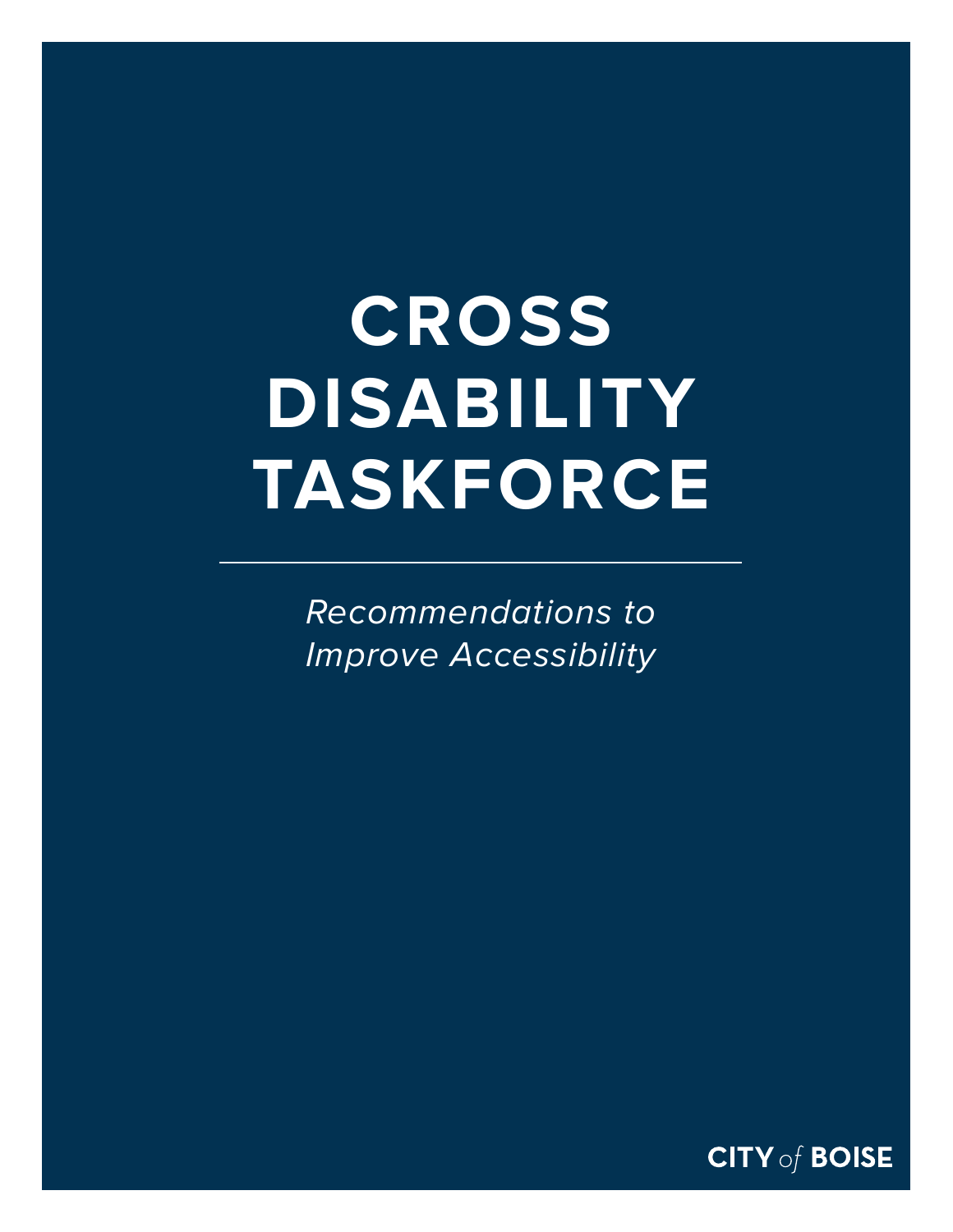## **CROSS DISABILITY TASKFORCE**

*Recommendations to Improve Accessibility.* 

## **INTRODUCTION**

In December of 2020, City of Boise staff received a policy brief recommending we convene a cross disability advisory task force to build on the work of the ADA Parking Committee and the ADA transition plan working group. The brief outlined the importance of elevating the full experience of a person with a disability living, working, and recreating in Boise beyond legal compliance with the ADA. In response to this brief, city staff built a taskforce comprised of six community leaders with various disabilities to bring forth recommendations to ensure Boise is truly welcoming and accessible for everyone.

### **TASKFORCE MEMBERS**

**Dana Gover**

ADA Training and Technical Assistance Coordinator & person with a physical disability

#### **Jeremy Maxand**

Executive Director, LINC & person with a physical disability

#### **Jen Grush-Dale**

Executive Assistant, LINC & person who is a little person

#### **Steven Snow** Executive Director of CDHH & person who is deaf

**Dianna Willis** Idaho Access Project President & person who is blind

#### **Carol Baron** ISDB Director of B/VI Outreach and ICBVI ATC Program Manager (retired) & person with low vision and hard of hearing

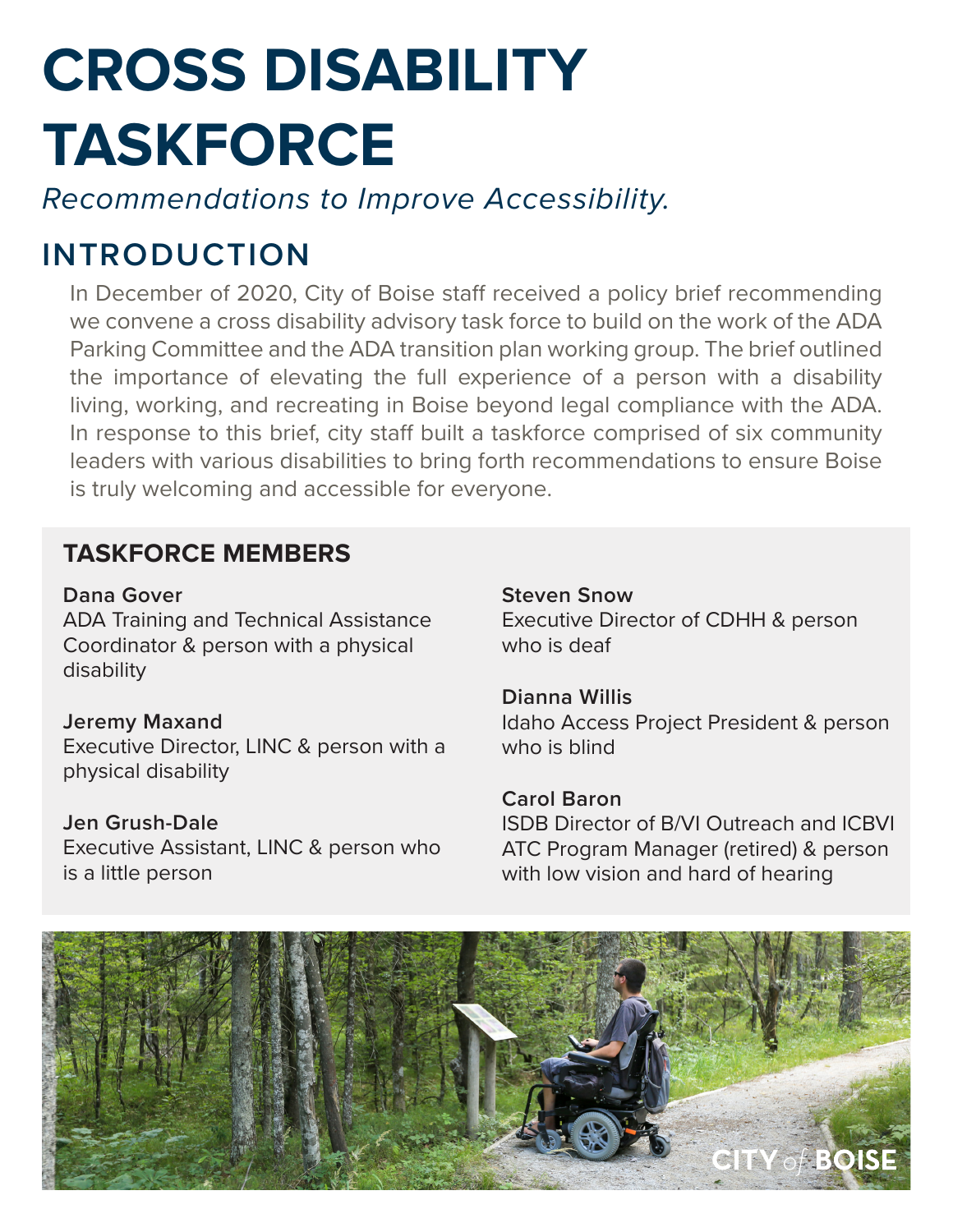### **RECOMMENDED ACTIONS:**

The Cross Disability Advisory Task Force has met weekly over the course of two months. In that time, they have worked together to develop eight key recommendations for the City of Boise. These recommendations are ranked in order of highest community impact.

1. Affordable and accessible taxi and ride share service is non-existent in Boise. Existing options for transportation for those with disabilities are incredibly time consuming: they must be arranged days in advance, operation on Saturdays is restricted with no services on Sundays, and high demand often renders services unavailable. As community members with disabilities, we want to use a taxi or rideshare just like anyone else. This taskforce recommends for the City of Boise to purchase three to five accessible vehicles to be conditionally gifted to Boise taxi companies who would like to partner. Our hope is that once demand for services is more widely understood, more taxi and ride share companies would purchase accessible vehicles on their own and place into service. We feel this is our top priority as this could improve the quality of life for so many.

Due to the COVID-19 Pandemic, the taxi industry saw a significant decline in service. As Boise is still relatively small, most remaining taxi companies are single driver owners and operators. As the pandemic continues, drivers struggle to find enough riders with their existing 4-7 passenger vehicles. They do not feel there is enough business in these current times to justify operating a 2-to-3-person accessible van as their only vehicle. In speaking with local accessible transport companies, they also feel there is not enough business need for after 5 pm services or on-demand services.

As the City of Boise does not have the authority to regulate ride share services or Transportation Network Companies (TNCs), this recommendation would require partnerships with transportation companies such as VRT. The city is continuing to explore potential options and partnerships in the valley. Current City Code does incentivize accessible taxi vehicles by allowing them to operate for 11 years (rather than seven (7) years) before the vehicle must be retired.

2. For all community members to have full access to their Neighborhood Association meetings, events, and gatherings, we recommend the City of Boise assist in streamlining resources for effective communication and provide funding to associations for accessibility. Funding would be used for ASL interpretation, materials in braille or large print, etc. We also recommend expanding the existing toolkit for Associations to include other accessibility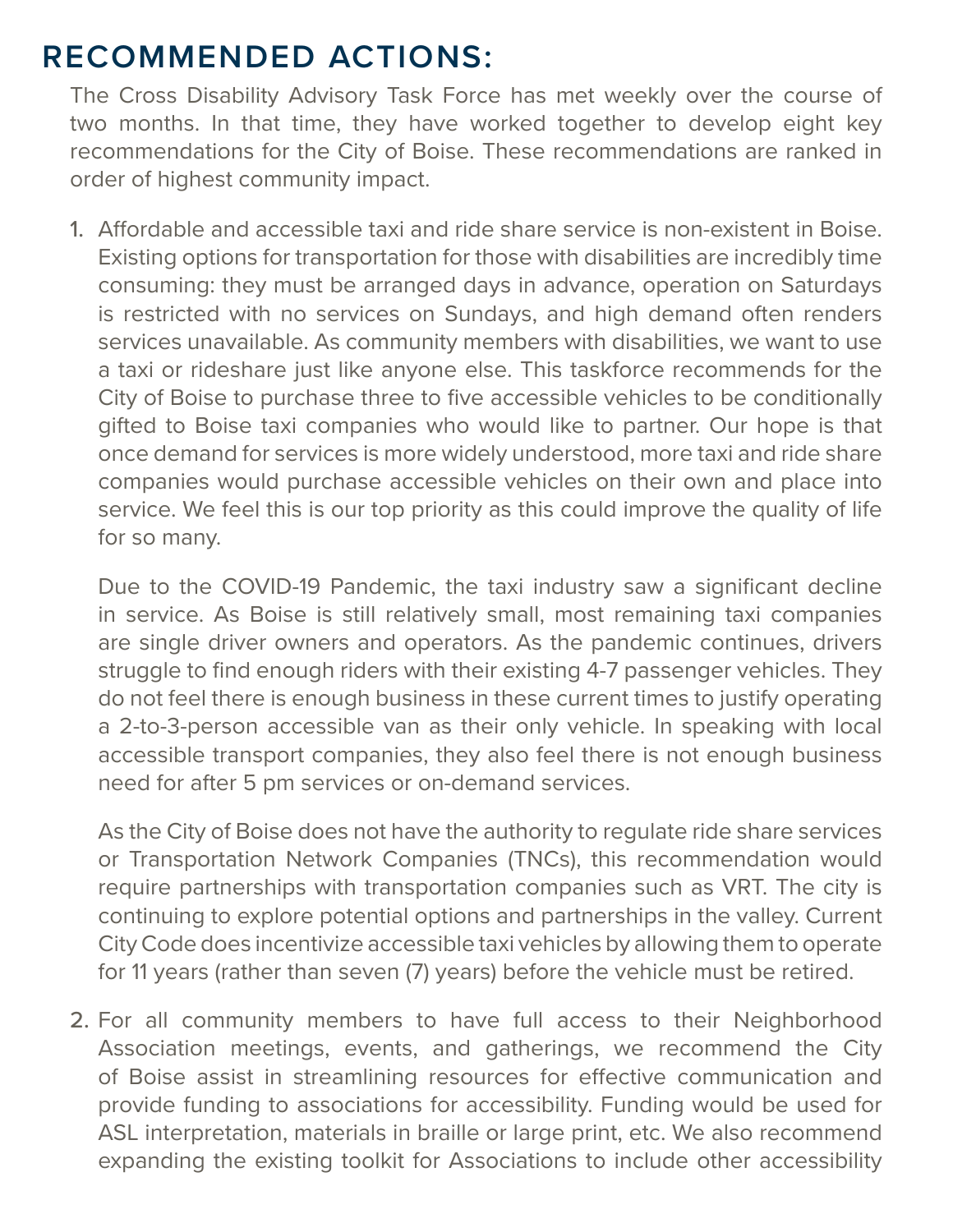best practices and information such as people first language, how to fulfill accommodations, how to host an inclusive event or meeting, etc. There is no exact need known for ASL and other accommodations community members need as so many do not request accommodations or go without. In an effort to better understand the amount of need, the city's Energize Program Manager could potentially pilot a small amount of funding to act as a central source of funds that all Neighborhood Associations can access. This can then be reevaluated in future funding allocations. This taskforce also recognizes the capacity limits of city staff in arranging all accommodations on behalf of Neighborhood Associations. Thus, we recommend the City source accommodations services that offer easy to use services. Additionally, should accommodation requests become frequent, we recommend training association staff on accommodation resources and have them arrange accommodations, while the city continues to provide funding.

- 3. As many of our recommendations stretch citywide and communitywide, we recommend formalizing this taskforce into a standing body of the City of Boise, titled "The Disability Commission." This Commission would assist in executing these recommendations and collaborate with and advise city staff on the impact of City of Boise policies, practices and ordinances to help ensure inclusion, equity, and access for people with disabilities in all aspects of City of Boise operations and community life. We would like to model this commission after the Historic Preservation Committee or Planning and Zoning Commission. This standing body would bring accessibility in a proactive manner as we could provide guidance and partner across city operations such as Parking services, Planning and Development Services, Parks and Recreation department, etc. to best ensure access for all. We recognize that disability and access can touch many programs, buildings, and services. Therefore, we recommend weaving this body into existing processes as well as creating new processes to include access as the city grows while being mindful of time constraints.
- 4. As our city grows, we are finding that those without disabilities are unaware of best practices and etiquette for sharing a pedestrian pathway with those with disabilities. As our downtown dining and entertainment becomes more popular, the accessibility of pedestrian pathways, such as sidewalks, is becoming increasingly difficult or impossible for us to navigate.

On trails, including the Greenbelt, we frequently encounter bicyclists and scooters passing at high speed and people who don't understand that people using a wheelchair, white cane, or guide dog may need to travel, at times, in the middle of the path due to uneven terrain. This taskforce recommends working with City staff to create education and awareness materials to distribute to the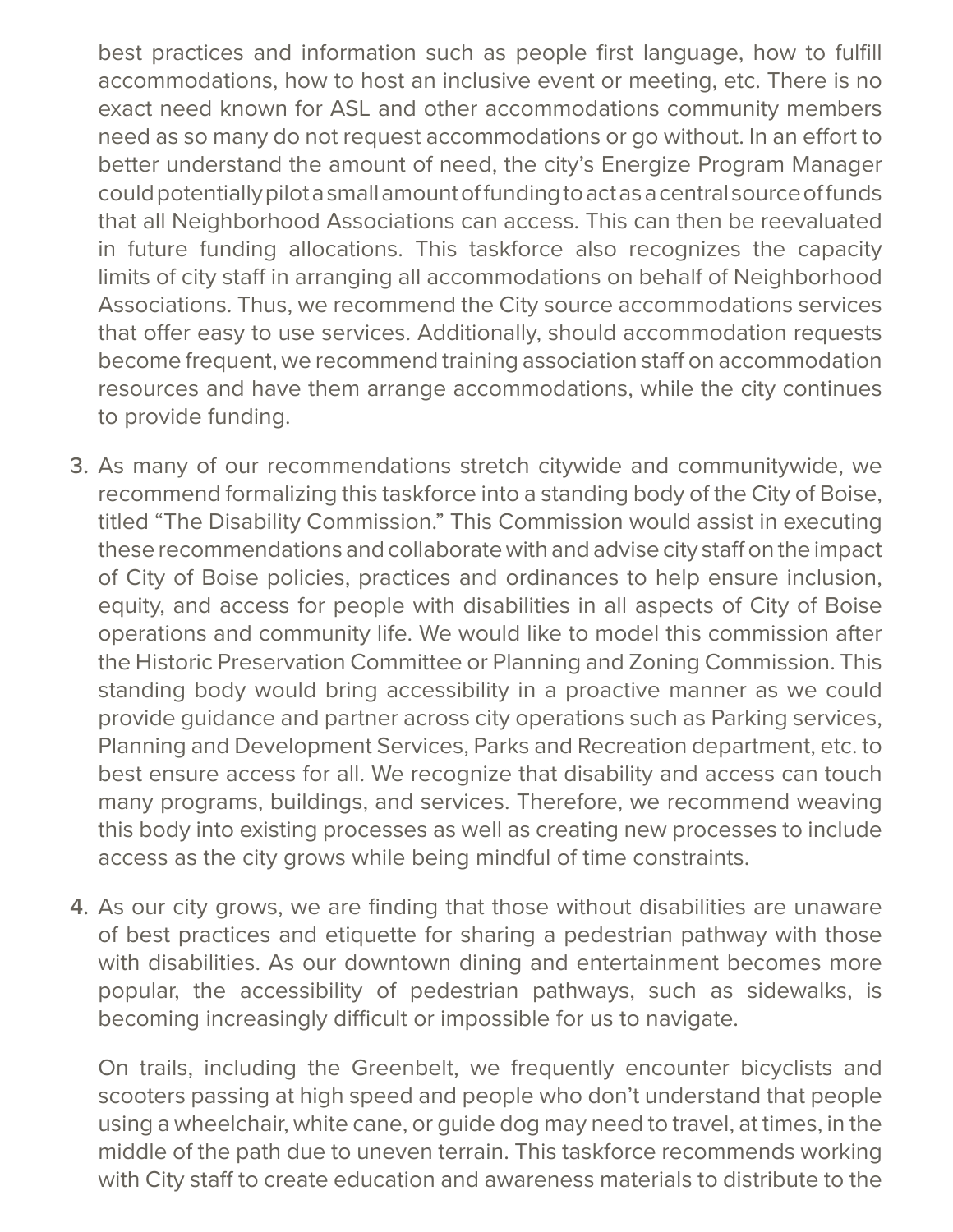community and businesses. These materials would educate people without disabilities about the importance of barrier-free sidewalks, disability etiquette, and how things such as scooters, bikes, or patio chairs can negatively impact those with disabilities as we try to equally enjoy our downtown and shared pathways.

5. The city's PDS team is currently revising Boise's zoning code. For people with disabilities, revisions such as "Do Not Block" painting on the access aisle of accessible parking stalls, required clear width of sidewalks, and placement guidelines of bike racks are vital for maintaining equal access. This taskforce recommends reviewing zoning code revisions with city staff to ensure accessibility is included in design and development standards before codes are finalized. Our ask is to prioritize accessibility in new codes to bring consistency in design and streetscapes for all builds, remodels, and designs. We see too often accessibility as an afterthought and builders look to the city for guidance and regulations for enforcement. We would like to have codes ensure accessibility so enforcement and new builds can be streamlined and aligned for accessibility. City staff have coordinated working sessions with this taskforce to review and make recommendations to the zoning code revisions as part of the community engagement period of this project.

Our Ridge2Rivers trail system has twelve (12) trails that are considered more accessible as they have wider widths, minimal obstacles, and relatively flat grades. However, these trails are not fully accessible and therefore difficult or impossible to use for people with disabilities. Members of the community who used to hike frequently near Camels Back with their guide dogs, no longer hike as they feel unsafe with speeding bikes. Another member who utilizes a wheelchair, went for a hike on an accessible trail only to get stuck in sand shortly after embarking. When she tried embarking on a different trailhead, she feared parking as there was no access aisle to deploy her ramp which could have left her stuck waiting for the adjacent parked car to move.

6. For people with disabilities, a simple hike on R2R trails requires significant research beforehand to locate an accessible trail, determine if the trailhead has accessible parking and restrooms, ensure obstacles such as a closed gate are not present, make sure the trail is wide enough, has cell coverage for adaptive technology, determine their level of comfort with all user trails vs. pedestrian only, if the trail is near a route with accessible transportation, and adequate surface material for wheelchair use. A common misconception is that for trails to be accessible they need to be paved. This is not our ask nor goal. This taskforce recommends partnering with city staff and fellow organizations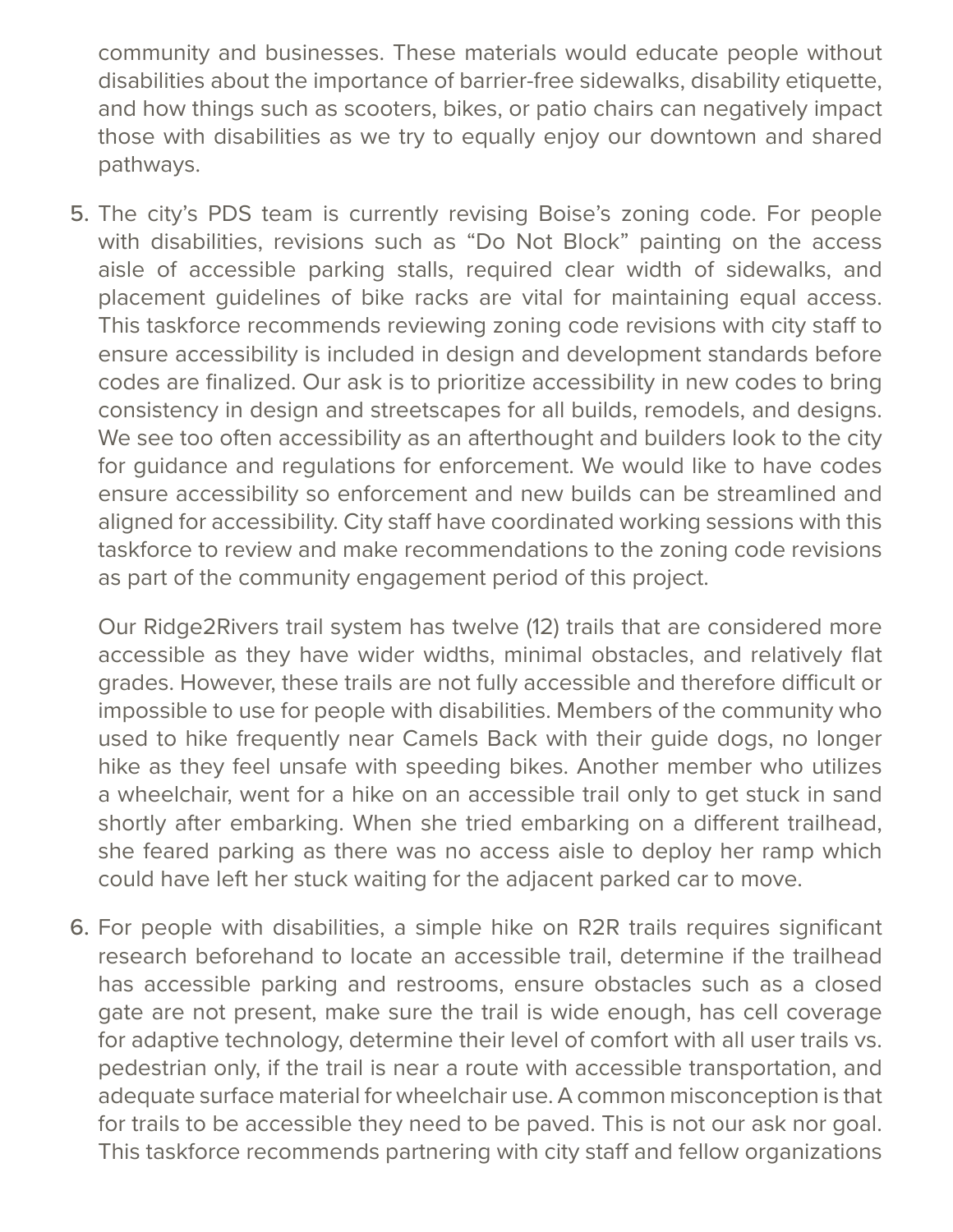of Ridge2Rivers to make fully accessible trail and trailhead options so we may recreate equally. A significant barrier to trail accessibility is that the R2R website isn't fully accessible or intuitive to use. As research prior to hitting a trail is critical for an enjoyable experience, we recommend reworking the "Access" page of the R2R website to give more detail of the trail options, location of trails, placement of accessible parking, etc. for easier planning.

- 7. The COVID-19 pandemic has highlighted the importance and value of our parks, recreation opportunities and community events sponsored by the City of Boise. However, for people with disabilities, it can be difficult and time consuming to find information on where to enjoy an accessible park or which trailhead would be most accessible for them. Therefore, this taskforce recommends the City of Boise create an accessible webpage to act as a hub for all things accessibility so community members and visitors can play, work, and recreate equally. This website could house information on accessible features at parks, accessibility resources in the Treasure Valley, clubs and organizations such as Deaf Grayhairs (a social club for deaf and hard of hearing community members), AdVenture programming, etc. to spread awareness of resources and build community.
- 8. Awareness and education are important aspects of building a City for Everyone and a welcoming environment. Therefore, this taskforce recommends training for city staff. Members of this taskforce are connected to organizations such as, the Council for the Deaf and Hard of Hearing (CDHH) and the NW ADA Center-Idaho and could design specific trainings to further the city's internal culture of inclusion. Trainings could include how to work with an interpreter, Emergency American Sign Language (ASL) for our emergency responders, disability etiquette, ADA regulations, a disability panel discussion to have meaningful discussions with staff regarding accessibility, etc.

## **THE DISABILITY COMMISSION**

The Disability Commission would help the City of Boise build on its commitment to Creating a City for Everyone, and work towards a broader vision for access and equity. We recommend folding the work of the ADA Parking Committee into this new commission, which would be comprised mainly of people with various disabilities. It is important for this committee to have the majority of members be people with disabilities, as we can offer the most insight and perspective.